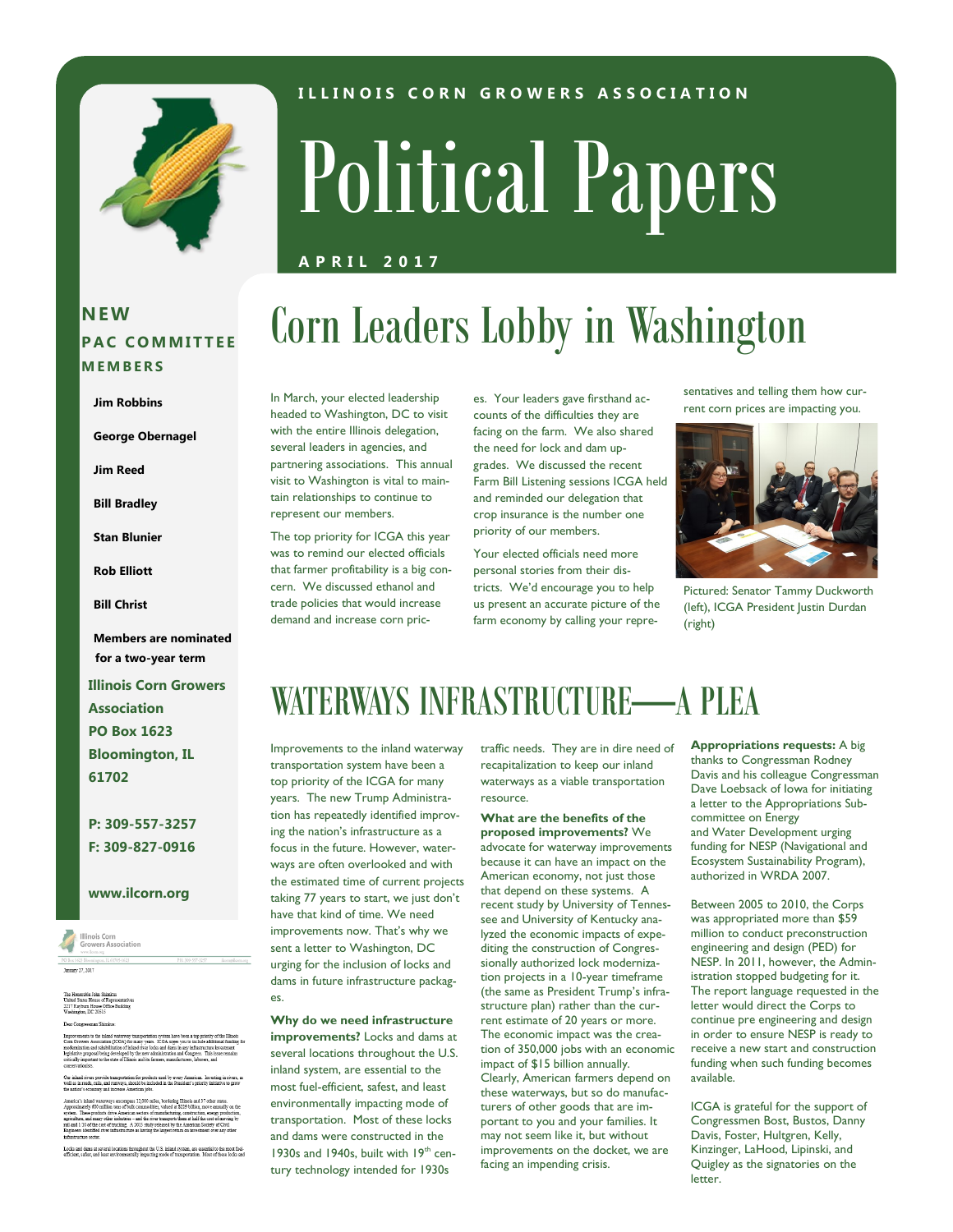**P A G E 2**

### IL Corn & IL Beef Co-Host Reception



On March 21, the Illinois Corn Growers Association and Illinois Beef Association co-hosted a legislative reception in Springfield, IL. The reception was an important time to connect with our state legislature and discuss key issues impacting agriculture.

For ICGA, the top priority continues to be The Consumer Fuel Choice for Illinois bill, SB 1565 and HB 2372. This legislation will remove the sales tax incentive for E10, establish a smaller incentive for E15, and create \$90 million in revenue for the State in FY18. It will also provide \$6 million in FY18 to develop the Illinois ethanol industry.

Thank you to the farmer leaders that attended this important event.

#### *Pictured:*

*IL Dept of Ag Director Raymond Poe (Center)*

*IL Beef Pres. Mike Martz (left) ICGA Pres. Justin Durdan (right)*

### Pruitt & Perdue—the (Immediate) Future of Ag

The EPA and the USDA are two agencies that arguably have the most direct and the most immediate impact of agriculture. These agencies form policies that tell farmers how to farm, what tools to use, and how their product will enter the marketplace. In essence, these agencies can either suffocate farmers or give them the leeway that they need to contribute to the American economy.

Scott Pruitt was an early Cabinet pick by the Trump Administration to head the EPA. Pruitt has since been confirmed and installed as Administrator at the EPA. However, Sonny Perdue was the eventual pick to head the US Department of Agriculture after weeks of rumors. Currently, Purdue is awaiting Senate confirmation.

Pruitt is a former Attorney General for the state of Oklahoma before his current position and has considerable experience presiding over regulatory issues.

Perdue is the former Governor of Georgia for the years 2003-2011. Since then, he began Perdue Partners, an exports facilitation business and is on the Governors' Council of the Bipartisan Policy in Washington, DC.

### *Pictured:*

*EPA Admin Scott Pruitt (left) USDA Sec Nom Perdue (right)*



### **P O L I T I C A L P A P E R S**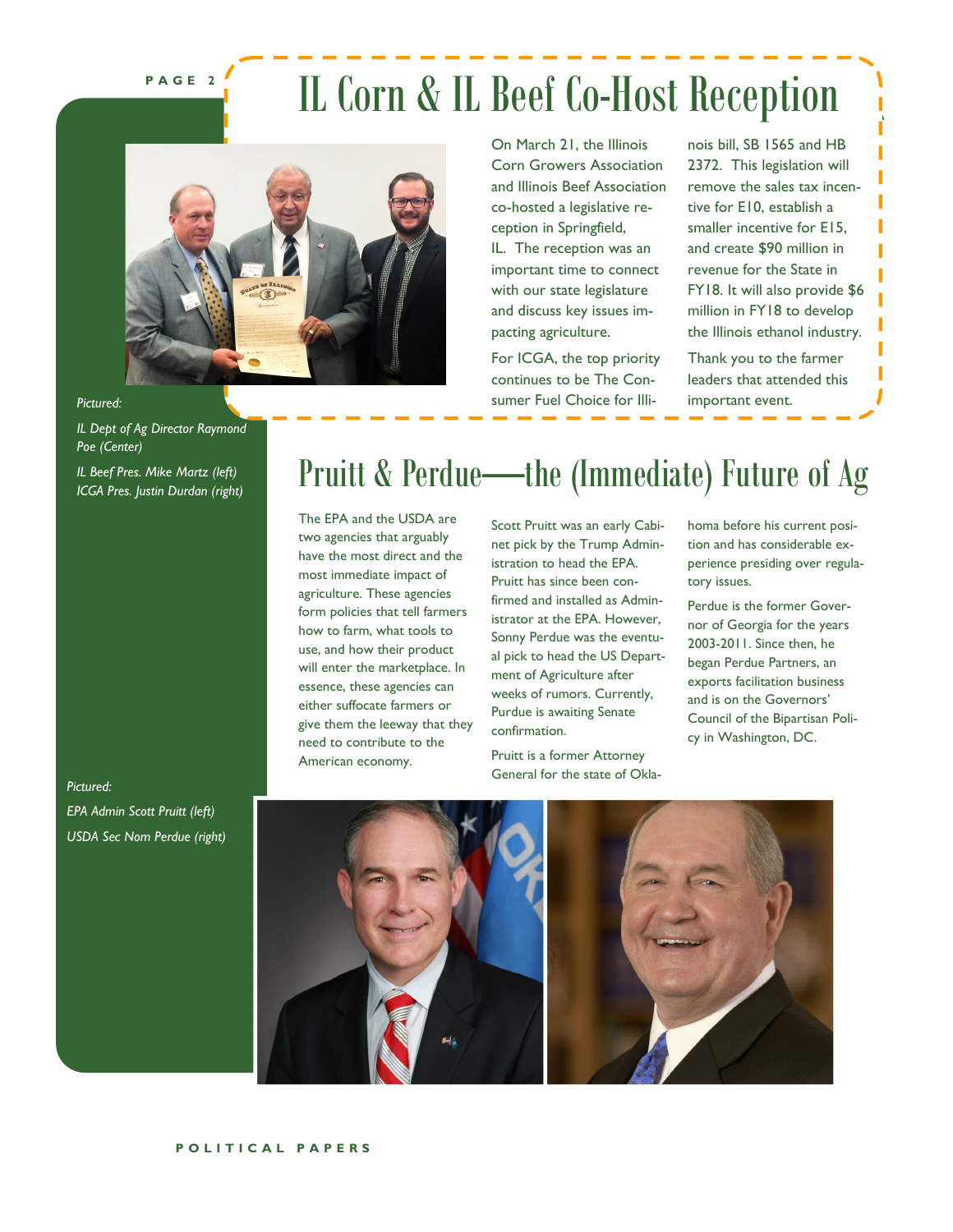# IL Corn Candidate Endorsements

*As the Trump Administration takes form, we offer candidate endorsements to those that we believe are best for the futures of Illinois' corn farmers*

- **AG Assistant to the USEPA Administrator Candidate: Chip Bowling** Bowling is a farmer from Maryland who previously served as
- NCGA President. • **Assistant Secretary of the Army**

**Candidate: Tim Parker** Parker has experience in waterways infrastructure that is critical to the ag economy.

- **Council on Environmental Quality**
	- **Candidate: John Scholl**

Scholl formerly worked at the Illinois Farm Bureau, the EPA in Washington, D.C, and is currently at the University of Illinois Scholl has an extensive knowledge of the needs of farmers as well as experience in regulatory practices

- **USDA Administrator for FSA Candidate: Dale Ihry** Ihry is the current Executive Director at North Dakota Corn and previously retired from the Farm
- **USDA Administrator for RMA Candidate: Martin Barbre** Barbre is an Illinois farmer, a past

Service Agency

ICGA Director, a past NCGA President, and —- Clearly, he thoroughly understands the issues that farmers face.

- **IL FSA Director Candidate: Bill Graf** Graf previously served in the role under the most recent Bush Administration
- **IL Rural Development Candidate: Doug Wilson** Wilson previously served in the role under the most recent Bush Administration

## 2016—A Busy Election Year

IL Corn hosted fundraisers throughout the 2016 election cycle for candidates that have an invested history in agriculture.

Fundraising recipients included:

- U.S. Congressman Mike Bost (IL-12)
- U.S. Congressman Rodney Davis (IL-13)
- U.S. Congresswoman Cheri Bustos (IL-17)
- U.S. Congressman John Shimkus (IL-15)
- U.S. Congressman Darin LaHood (IL-18)
- U.S. Congressman Adam Kinzinger (IL-16)

• U.S. Senator Tammy Duckworth

After the completion of the this head-turning election cycle, the ninth annual Illinois Corn Growers Association Political Action Committee (PAC) Auction was held on November 21, 2016 in Bloomington. In total, the event raised \$34,940 for the IL Corn State and Federal PACs.

In addition, U.S. Congressman Rodney Davis and U.S. Congresswoman Cheri Bustos came to join the group for dinner and spoke about the momentum in Congress that they hope to initiate for farmers.

*The IL Corn PAC supports candidates that you support. We match member contributions to ensure that our PAC funds are 100% member directed.*



*Pictured: Cong. Mike Bost*